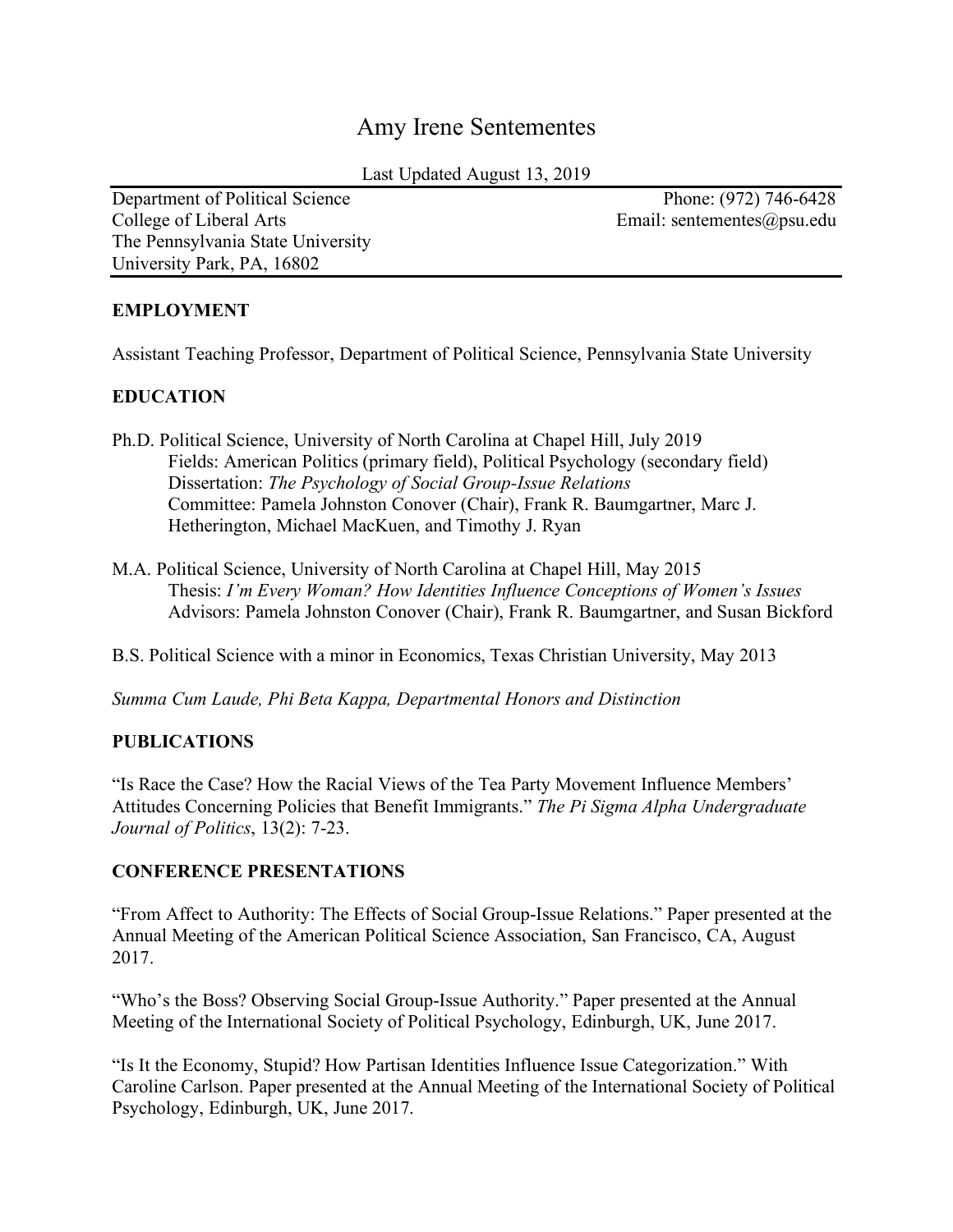"Ladies on Television News: How Gender Influences the Use of Powerful Language on Television News." With Pamela Johnston Conover, Kelsey Shoub, and Leah Christiani. Paper presented at the Annual Meeting of the Midwest Political Science Association, Chicago, IL, April 2017.

**"**Man! I Feel Like a Woman: Socialization and Men's Views of Women's Issues." With Leah Christiani. Paper presented at the Annual Meeting of the Southern Political Science Association, New Orleans, LA, January 2017.

"How Powerful a Presence? Women as Sources in Television News." With Pamela Johnston Conover, Kelsey Shoub, and Leah Christiani. Paper presented at the Annual Meeting of the American Political Science Association, Philadelphia, PA, August 2016

"I'm Every Woman? How Identities Influence Conceptions of Women's Issues." Paper presented at the Annual Meeting of the Southern Political Science Association, San Juan, Puerto Rico, January 2016.

"Measuring the Ideological Foundations of U.S. Public Opinion Leaders: A New Method for Analyzing Texts." With Justin H. Gross. Paper Presented at the annual Meeting of the International Society of Political Psychology, Rome, Italy, July 2014.

"Pinkies Up! The Influence of the Tea Party on the 2012 New Hampshire Primary." Poster Presented at the Annual Meeting of the Southern Political Science Association, Orlando, FL, January 2013.

"Say What? Congressional Candidate Issue Emphasis On Air and Online." With Hannah Goble and Luke Harville. Paper Presented at the Annual Meeting of the American Political Science Association, Seattle, WA, August 2011.

## **GRANTS**

Thomas M. Uhlman Competitive Summer Research Fellowship, UNC Department of Political Science, Spring 2018 \$3500

Ayers Travel Grant, UNC Department of Political Science, Spring 2017 \$350 Ayers Travel Grant, UNC Department of Political Science, Spring 2016 \$300 Thomas M. Uhlman Competitive Summer Research Fellowship, UNC Department of Political Science, Spring 2016 \$3500

American Political Research Group Summer Fellowship, UNC Department of Political Science \$3000 per annum

## **AWARDS**

2019: John Patrick Hagan Award for Outstanding Teaching, UNC Department of Political Science

2018: Lampley Fellowship, UNC Graduate School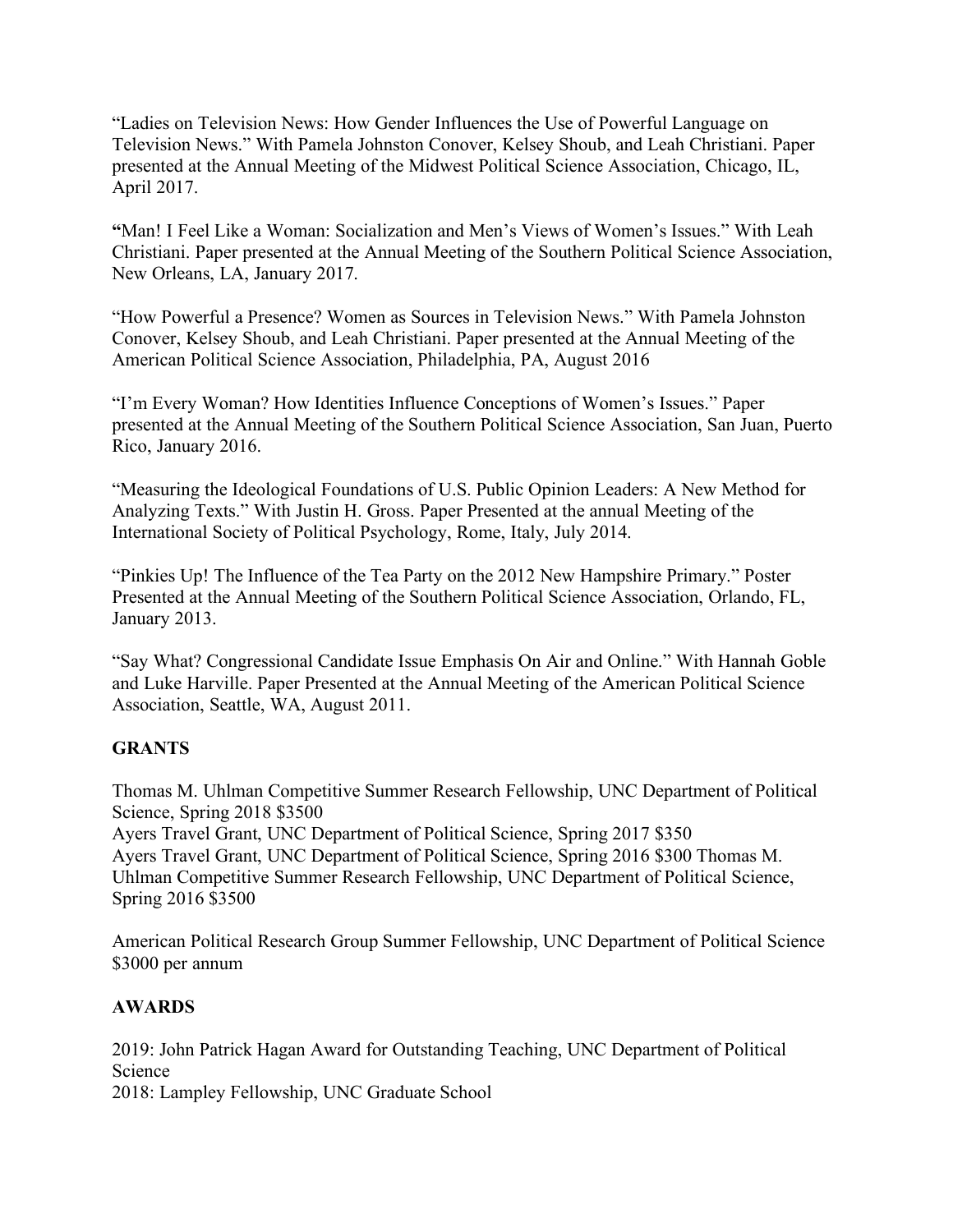2018: Nominated for the John Patrick Hagan Award for Outstanding Teaching, UNC Department of Political Science

2017: APSA Travel Award, American Political Science Association 2017: Nominated for the John Patrick Hagan Award for Outstanding Teaching, UNC Department of Political Science 2016: Nominated for the John Patrick Hagan Award for Outstanding Teaching, UNC Department of Political Science 2016: Prestage Cook Travel Award, Southern Political Science Association 2013: Phi Beta Kappa, Texas Christian University 2013: James W. Riddlesperger Senior Scholar Award, Texas Christian University 2013: John V. Roach Honors College Senior Scholar in Political Science, Texas Christian University

# **RESEARCH & TEACHING INTERESTS American Politics**

Public opinion, women and politics, political parties, race and politics, food politics

# **Political Psychology**

Group identity, issue framing, information-processing

# **RESEARCH EXPERIENCE**

Research Assistant, Justin H. Gross, UNC, Chapel Hill, NC Summer 2014 Research Assistant, Andrea Benjamin, UNC, Chapel Hill, NC Summer 2014 Research Assistant, Joanne Connor Green, TCU, Fort Worth, TX Fall 2012 Research Assistant, James W. Riddlesperger, TCU, Fort Worth, TX Fall 2010-Spring 2012

## **COURSES TAUGHT**

#### **University of North Carolina at Chapel Hill Instructor**

POLI 209, Analyzing Public Opinion, undergraduate (Summer 2016, Fall 2016, Spring 2017, Summer 2017, Fall 2017, Spring 2018, Summer 2018, Fall 2018, Fall 2019) POLI Science 100, Introduction to American Politics, undergraduate (Summer 2015, Fall 2015, Spring 2016, Summer 2017 (online), Fall 2017 (online), Summer 2018 (online), Fall 2018 (online))

## **Teaching Assistant**

POLI 203, Race, Innocence, and the End of the Death Penalty, undergraduate (Spring 2016) POLI 101, State and Local Politics, undergraduate (Spring 2015) POLI 100, Introduction to American Politics, undergraduate (Fall 2014

POLI 421, Framing Public Policies, undergraduate (Fall 2013)